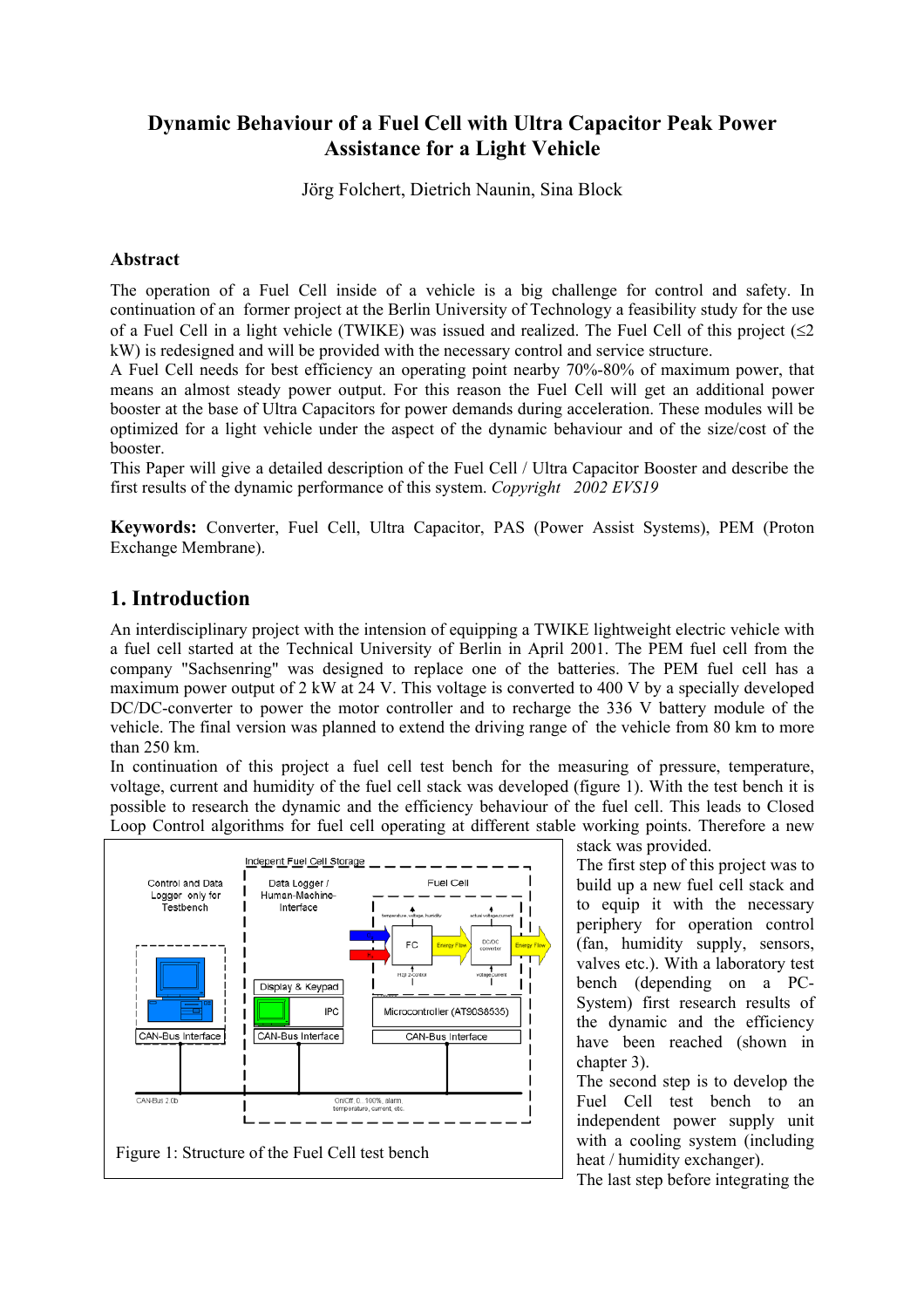system into the vehicle will be the EMC and crash safety tests.

By implementing the fuel cell into an electric vehicle the dynamic behaviour of the fuel cell will cause some problems if peak power is needed for acceleration. Ultra capacitors could level the power output of the fuel cell.

Therefore some dynamic tests with the fuel cell and an ultra capacitor (UC) booster are planned.

## **2. Concept of the fuel cell test bench**

Hydrogen of high purity (5.0) and a pressure of 50 mbar is needed at the anode. It is provided from a gas bottle with 200 bar and flows over a pressure reducer. To the cathode flows ambient air, which is brought into the fuel cell by a fan. During operation humidity and pressure of the outcoming air, pressure at the cathode, temperatures at the stack, current and up to 10 voltages are measured.

The fuel cell is controlled by a microcontroller (figure 1). The sensor data are transferred to a computer by a CAN-Bus Interface. Over the same interface the control instructions for the FC will be sent back to the microcontroller. The load management of the FC is realized by a Step Down Converter which limits the current output depending on the operation values of the FC temperature and the FC voltage.



### **2.1. Hardware structure**

In the test bench (figure 2) all data are measured by the microcontroller (2x temperatures, 2x pressure, 1x current, 1x humidity and up to 10 different module voltages) and will be sent to a PC which sends back the control values to the fan (PWM), pump (PWM), valves (On/Off) and Step Down Converter (PWM). All data will be saved and analysed (Data Logging). First dynamic tests and efficiency diagrams could be realized.

### **2.2 Descriptions of the Fuel cell power unit**

In the second step (mobile power supply) the PC-task data logging and visualization will be handled by an integrated Embedded System PC (IPC). The FC control task will be solved completely by the microcontroller. By this way an independent FC power unit will be generated, which could be used universally.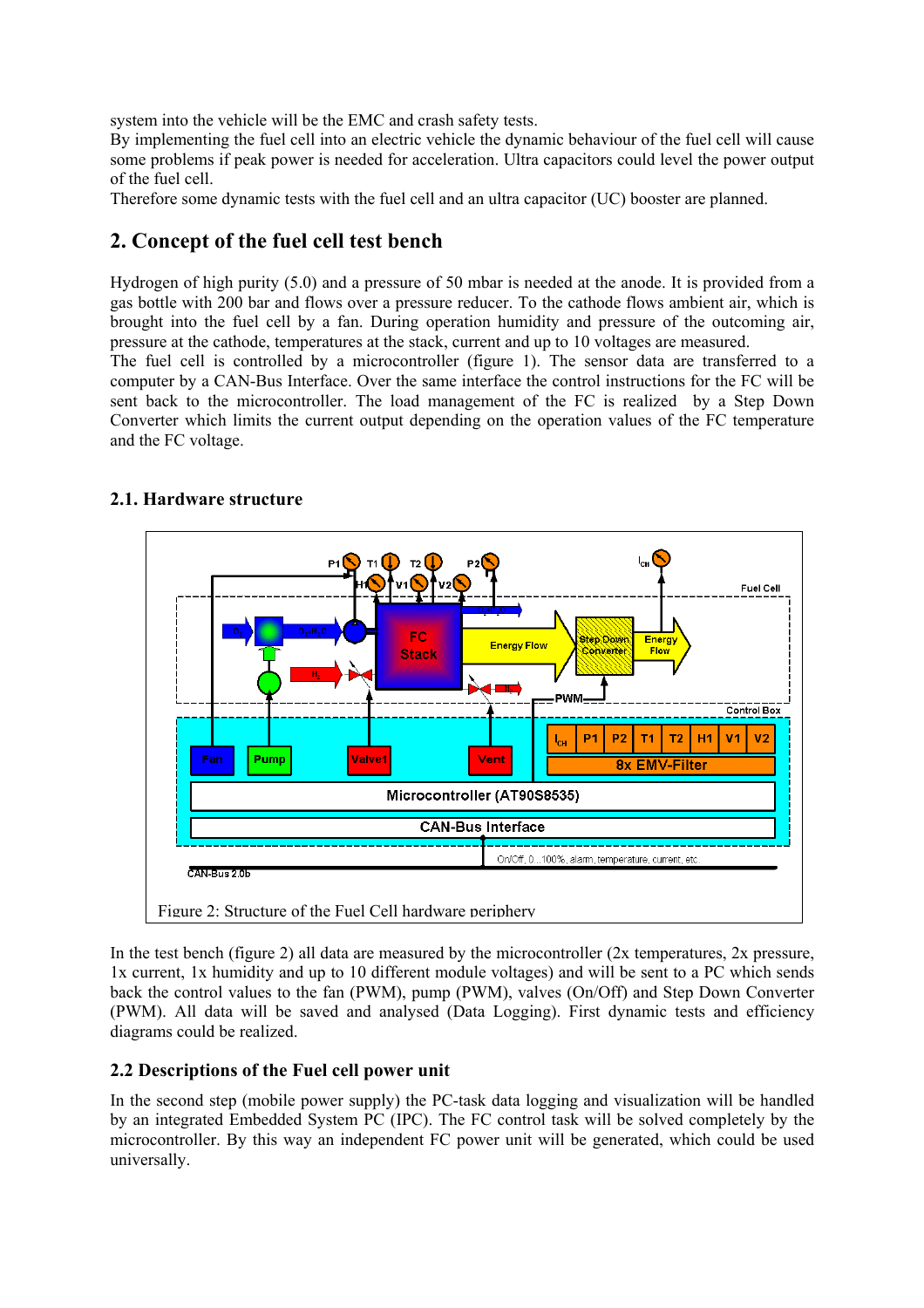#### **2.3. Software**



There exist different software tasks: first the Start Up of the FC stack, second the security layer, third the shut down of the stack and last the Closed Loop Control.

In the Start Up procedure the stack has no load until the secondary voltage is reached. Then it gets only 20% of the full load until the optimum temperature is reached.

The task of the security layer is the control of the stack in a way that no critical limits are reached.

The shutdown process is needed for a controlled stop of the fuel cell.

In the Closed Loop Control Procedure the user can specify several working points, which the software tries to reach under the aspect of stack safety.

The software algorithm of the Closed Loop Control task has to regulate power output at the best possible efficiency point of the FC. The control parameter are temperature (depending on the fan output), humidity (depending on the pump output) and power output (depending on the Step Down Converter). The best efficiency will be near the 70%-80% of the maximum power at continuous power output.

# **3. Implementation of the UC booster**

The first results of the FC test bench are shown in the Current-Voltage-Power-Diagram of a 5 cell FC (Figure 4). This behaviour is transferable to a FC stack with more modules if the used cell type is the same. This diagram leads to an equivalent circuit diagram of the FC in which the FC is represented by a capacitor with a response time of about 1/8 sec.



The results of an application of this model into a simulation program for the entire system is shown in figure 5. The FC has to handle a 200A load (red line). The simulation meets the behaviour of a real FC by responding each load pulse by a jump to the related Voltage-Power-Point.

With this simulation model first estimations of the dynamic behaviour of a FC unit are possible.

An FC unit used in an EV has to carry several power peaks (e.g. during the acceleration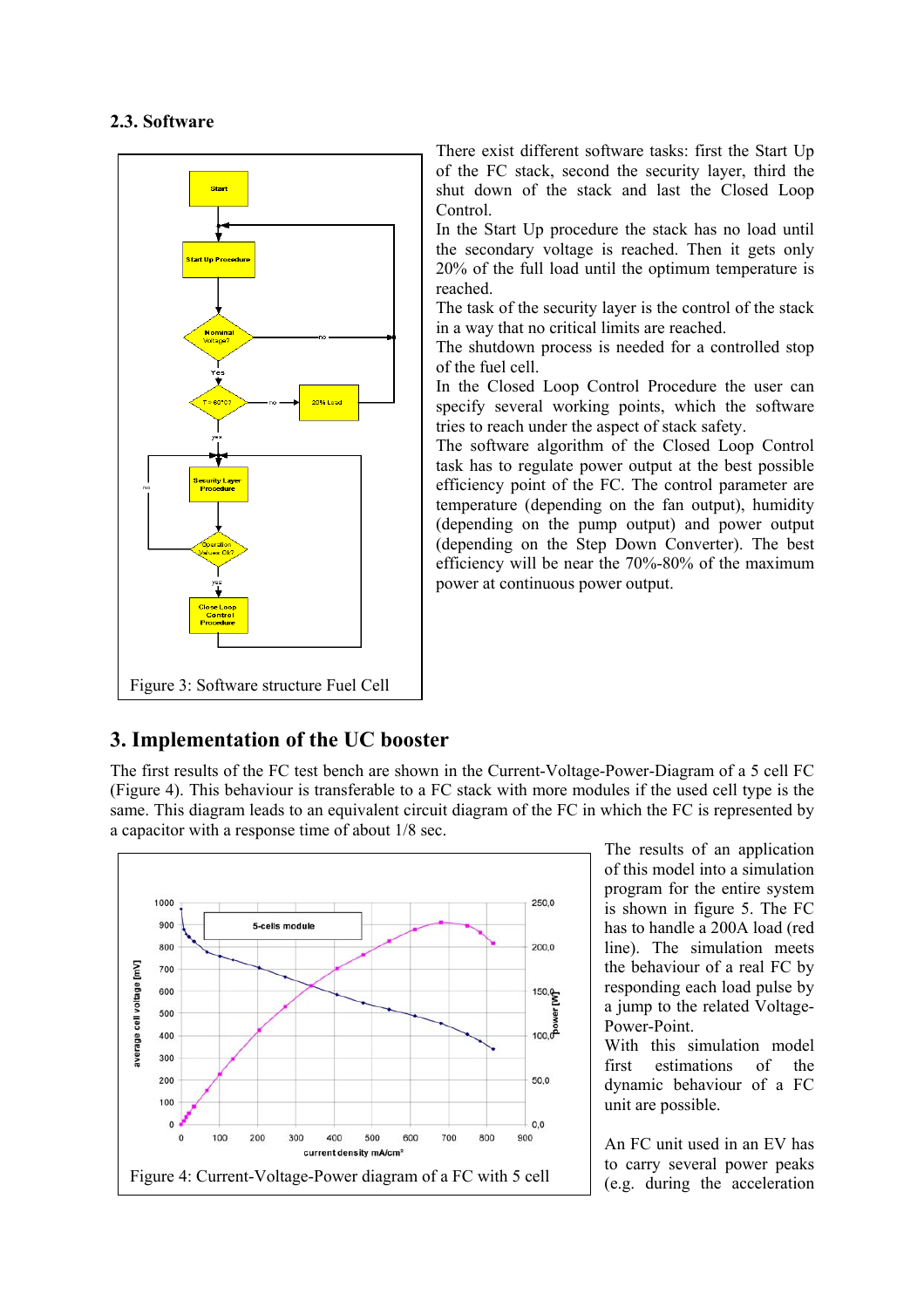phase) and normal power loads (drive load, uphill loads etc.). Figure 5 can be interpreted as a possible behaviour of a FC of an EV with a pulsating load, too.

This behaviour with high voltage steps causes additional problems for the vehicle because it leads to a wide voltage operation range. Wide voltage ranges cause in normal cases high losses in the motor (less efficiency areas). One solution is the use of Ultra Capacitor (UC) storages for peak power assistance (PAS).



The simulated behaviour of a combined Fuel Cell and Ultra Capacitor storage system (FC&UC) is shown in figure 5, too (blue line). The voltage steps are smooth and only a slow voltage reduction is cognizable although there is an over load of 11 kW. The dimension of the UC storage depends on the nominal resp. peak power load and on the voltage range (efficiency range) of

Figure 6 shows the structure of a possible combination of a FC and a UC. The FC unit described in figure 1 is replaced by the FC&UC unit shown in figure 6. The UC part has its own microcontroller and CAN-Bus interface and is completely independent of the FC part. It provides besides a medium power supply (based at a DC/DC Converter) an additional connector for peak power assistance. The CAN-Bus is only needed for the communication between the FC and the vehicle management unit (VMU) resp. between the UC and the VMU. It contains only the reference values and the visualizations data.